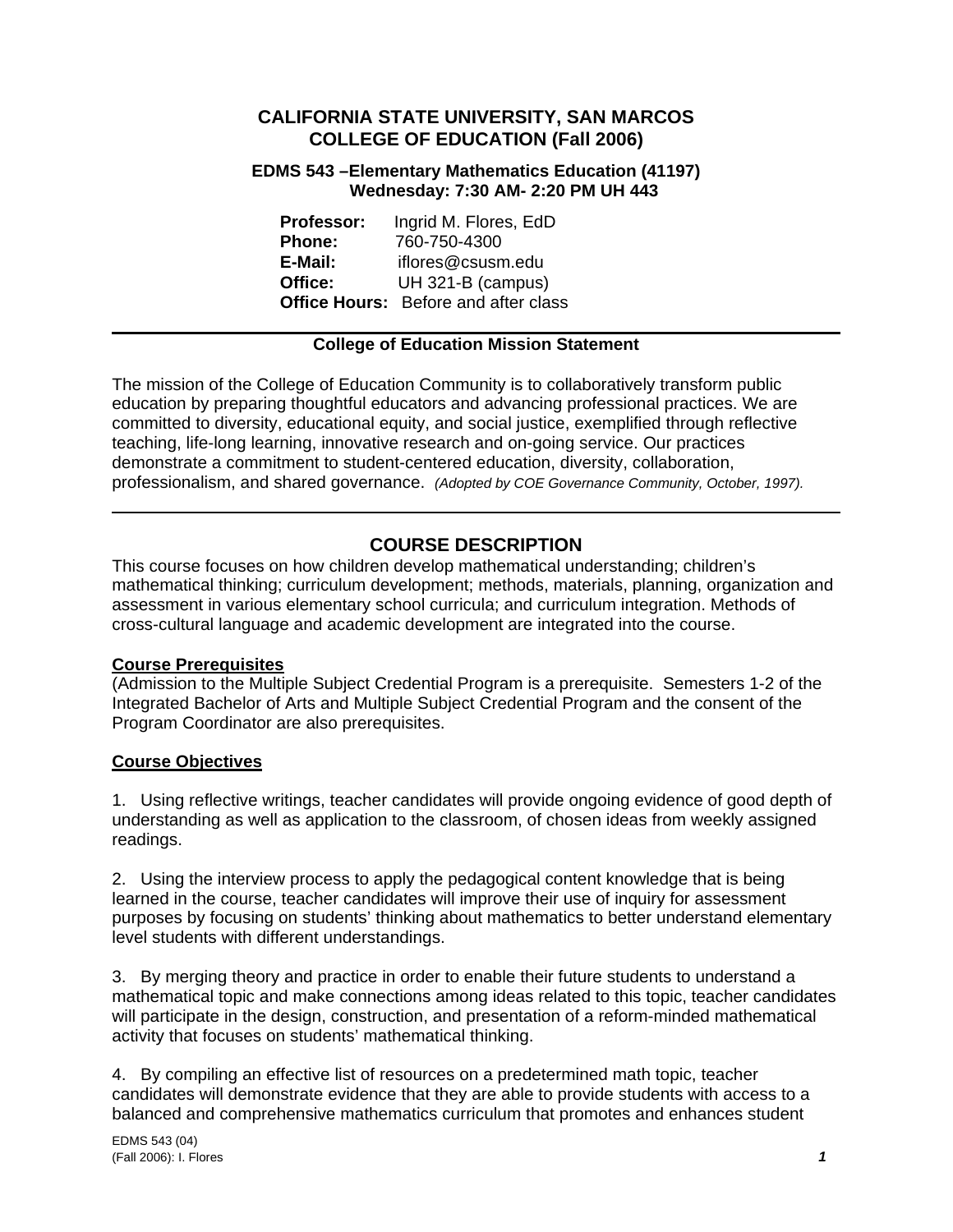learning and understanding, and provides conceptual understanding of the logic and structure of mathematics, problem-solving skills, and computational and procedural skills.

5. By reflecting on and weaving what has been learned in the course during the semester regarding mathematics standards, reform-minded mathematics ideas, constructivist teaching and learning methods which enhance how children think and problem solve, teacher candidates will analyze the curriculum that is currently being implemented in their practicum classroom.

6. Teacher candidates will write summary reflections during the course to be submitted, responded to, and archived via TaskStream for final TPE assessments and for creating their final portfolios.

## **Unique Course Requirements (optional)**

Students will be required to have access to children in a grade K-6 for the purpose of conducting a series of math interviews to learn about how children think and problem solve.

Each student will be required to implement and videotape a lesson in his or her observation classroom.

## **Required Texts**

 Van de Walle, J. A. (2007). *Elementary and middle school mathematics: Teaching developmentally* (6th ed). Boston: Pearson Education, Inc. ISBN: : 0-205-48392-5

 The text has a companion Web site (under construction): http://www.ablongman.com/vandewalle6e

- California Department of Education (2000). *Mathematics framework for California public schools, kindergarten through grade twelve* (2000 Revised Ed.). Sacramento, CA: Author. This document can be found on the WWW at: http://www.cde.ca.gov/ci/ma/cf/documents/mathfrwkcomplete.pdf. The Web site contains a downloadable PDF file. There are also copies in the library for checkout**.**
- Turnbull, A., Turnbull, R., & Wehmeyer, M. (2007). *Exceptional lives: Special education in today's schools.* (5th ed). Pearson/Merrill Prentice Hall. ISBN: 0-13-170869-4.

#### **You are required to access the following Web sites and materials for this course.**

- National Council of Teachers of Mathematics (2000). *Principles and standards for school mathematics*. Reston, VA: Author. This document can be found at: http://www.standards.nctm.org/
- Star Test Blueprints for Standards Items (grades 2-7) http://www.cde.ca.gov/ta/tg/sr/documents/math1105.doc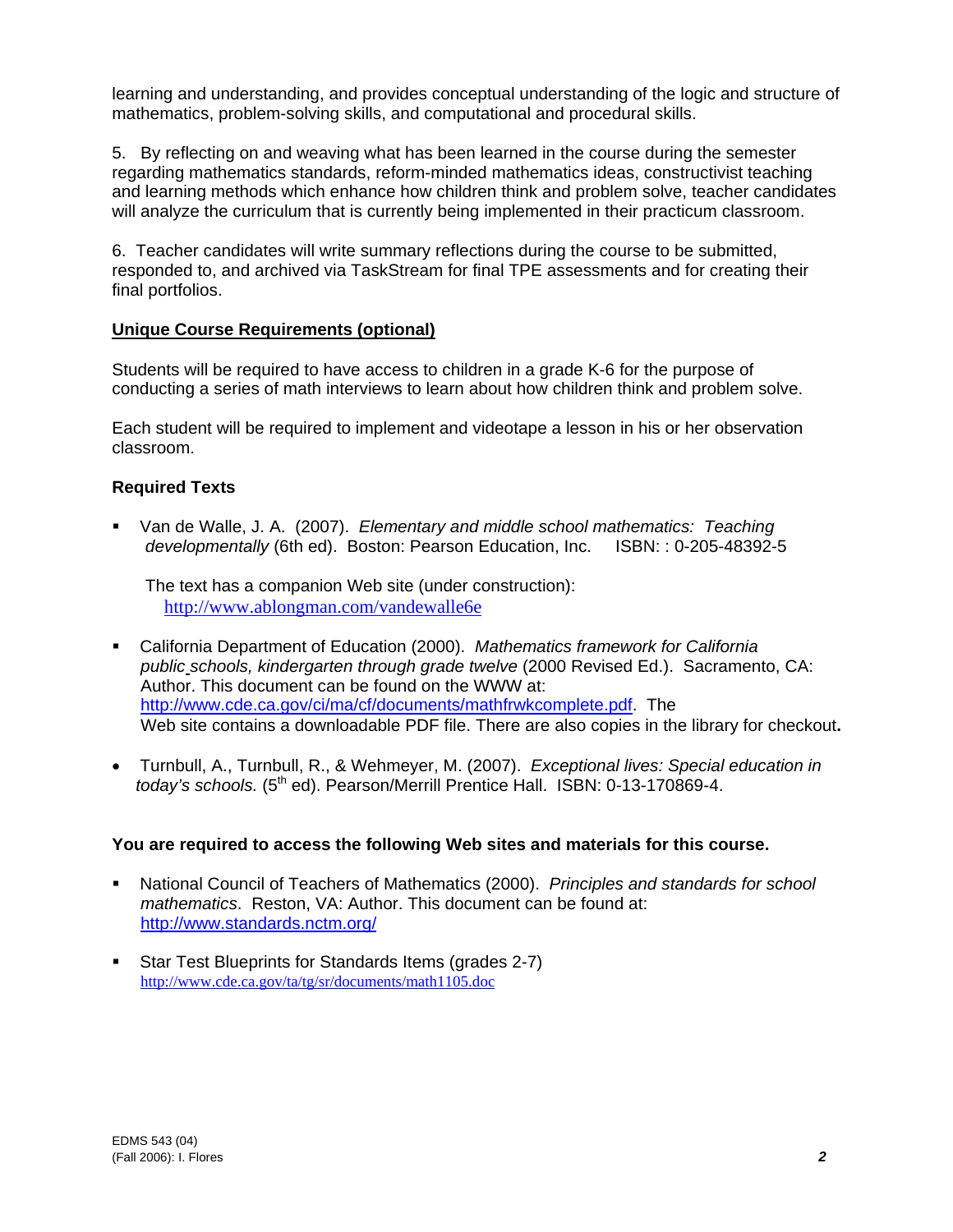## **Authorization to Teach English Learners**

This credential program has been specifically designed to prepare teachers for the diversity of languages often encountered in California public school classrooms. The authorization to teach English learners is met through the infusion of content and experiences within the credential program, as well as additional coursework. Students successfully completing this program receive a credential with authorization to teach English learners. *(Approved by CCTC in SB 2042 Program Standards, August 02)*

## **Teacher Performance Expectation (TPE) Competencies**

The course objectives, assignments, and assessments have been aligned with the CTC standards for the Multiple Subject Credential. This course is designed to help teachers seeking a California teaching credential to develop the skills, knowledge, and attitudes necessary to assist schools and district in implementing effective programs for all students. The successful candidate will be able to merge theory and practice in order to realize a comprehensive and extensive educational program for all students. You will be required to formally address the following TPEs in this course:

#### **CTC Standards Alignment:**

The course objectives, assignments, and assessments have been aligned with the CTC standards for Multiple Subjects Credential. The following standards are a primary emphasis in this course:

- **Standard 3**: Relationship between Theory and Practice
- **Standard 4:** Pedagogical Thought and Reflective Practice
- **Standard 5:** Equity, Diversity and Access to the Core Curriculum for All Children
- **Standard 8A:** Pedagogical Preparation for Subject-Specific Content Instruction by MS Candidates (Mathematics)

#### **Teacher Performance Expectation (TPE) Competencies:**

#### **Primary Emphases**:

- TPE 1a-Subject Specific Pedagogical Skills for MS Teaching (Mathematics)
- TPE 2-Monitoring Student Learning During Instruction

#### **Secondary Emphases**:

- TPE 3-Interpretation and Use of Assessments
- TPE 4-Making Content Accessible
- TPE 5-Student Engagement
- TPE 6a-Developmentally Appropriate Practices in Grades K-3
- TPE 6b-Developmentally Appropriate Practices in Grades 4-8
- TPE 6d- Developmentally Appropriate Teaching Practices for Special Education: Teaching the Special Education Population in the General Education Environment
- TPE 7-Teaching English Learners
- TPE 8-Learning About Students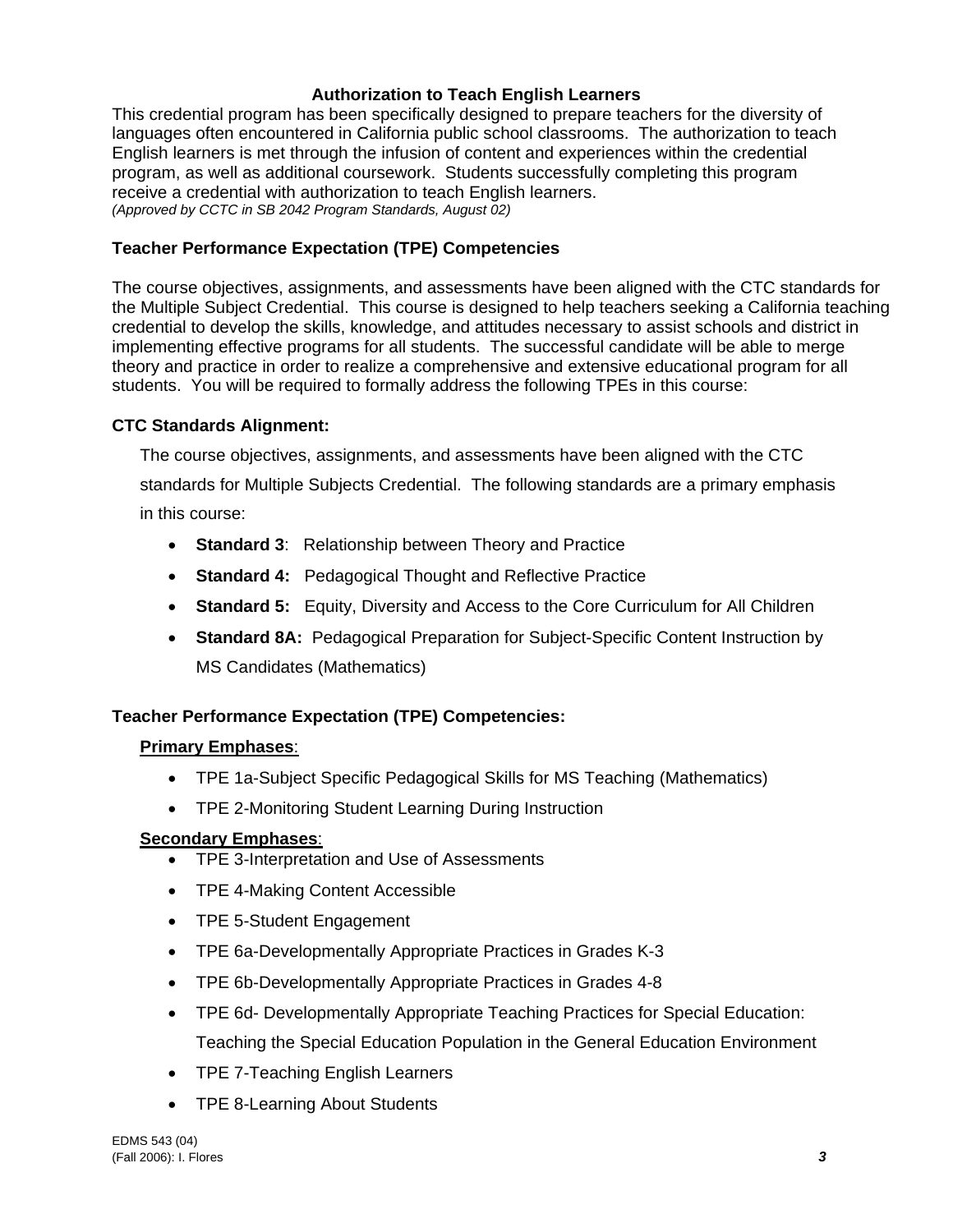- TPE 9-Instructional Planning
- TPE 10-Instructional Time
- TPE 11-Social Environment
- TPE 13-Professional Growth
- TPE 14-Educational Technology in Teaching and Learning

#### **College of Education Attendance Policy**

Due to the dynamic and interactive nature of courses in the College of Education, all students are expected to attend all classes and participate actively. At a minimum, students must attend more than 80% of class time, or s/he may not receive a passing grade for the course at the discretion of the instructor. Individual instructors may adopt more stringent attendance requirements. Should the student have extenuating circumstances, s/he should contact the instructor as soon as possible. *(Adopted by the COE Governance Community, December, 1997).*

If you miss one class session or are late (or leave early) more than two sessions, you cannot receive a grade of "A". If you miss two class sessions, your highest possible grade is a "C+".

If possible, please discuss with the instructor any extenuating circumstances that will cause you to miss class prior to your absence. Attendance will be taken at each class session. Furthermore, grades on assignments turned in late will be lowered unless **prior arrangements**  have been made with the instructor. Absence is no excuse for not turning in assignments, as they may be sent electronically (e-mail) to the instructor.

#### **Students with Disabilities Requiring Reasonable Accommodations**

Students must be approved for services by providing appropriate and recent documentation to the Office of Disable Student Services (DSS). This office is located in Craven Hall 5205, and can be contacted by phone at (760) 750-4905, or TTY (760) 750-4909. Students authorized by DSS to receive reasonable accommodations should meet with their instructor during office hours or, in order to ensure confidentiality, in a more private setting.

#### **Course Requirements and Grading Standards**

#### **ASSIGNMENTS (The relative weight for each assignment is indicated as a percentage of the total course grade)**

Detailed assignment guidelines and scoring rubrics (course packet) will be provided electronically to each student for all written assignments below. The course calendar/topics schedule is attached to this syllabus.

#### **Reading Reflections**

**(10%)** - Each week students will write a "meaningful" reflection on the material assigned to be read for that week. Each reflection will be worth 5 points. These reflections should be one full page in length (use an "11" font, line spacing of 1.5, with **only** your name and class session number as a heading), and should clearly articulate your thoughts **on the assigned readings** and how you might **specifically apply** what you learned from the articles as a teacher in the classroom. Please do not repeat verbatim from the readings. **Other assignments may be**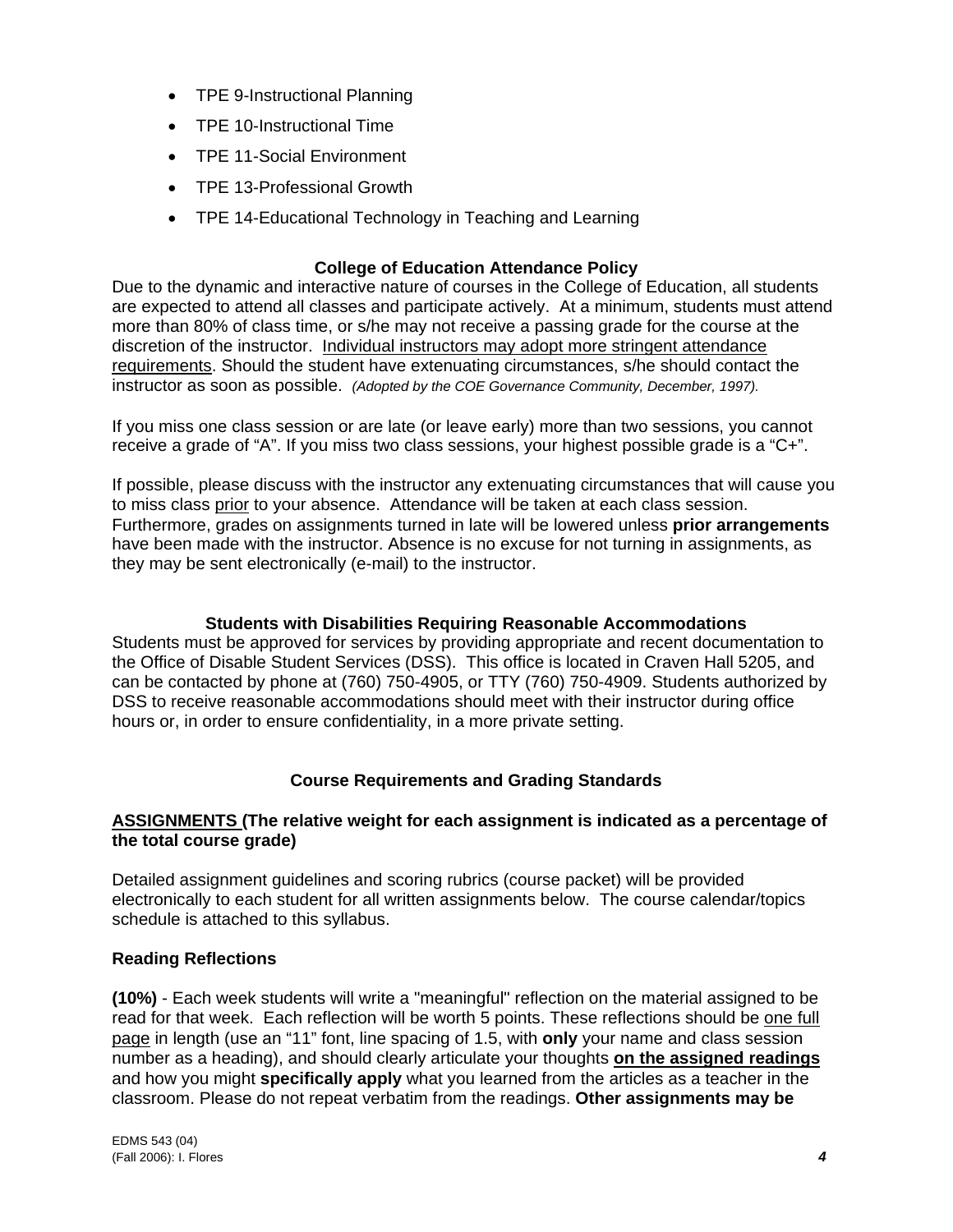**given that will substitute the written reflection but not the reading assignment.** These will require more than 1 page in length.

## **Student Interviews (Critical Assessment Task – CATs)**

**(20%)** - You and one of your classmates will conduct three different student interviews based on questions provided in class. Each interview is worth 5 points. For each interview, you will pose mathematical problems to any one student at a predetermined grade level. The purpose is to get you to begin thinking about students' mathematical understanding, to learn how to effectively pose questions, and interpret the meaning of students' answers, and to provide you with an opportunity to interact with students.

## **Mathematical Resources & Lesson (Critical Assessment Task – CATs)**

**(35%) –** You will first compile resources on a predetermined mathematical topic (15%) and then design a lesson that you will present and videotape in an elementary class (20%). The purpose of this activity is to help you learn how to design effective mathematical activities, to provide you with an opportunity to begin compiling mathematical resources, and to provide an opportunity for you to practice teaching mathematics in an authentic classroom setting.

## **Curriculum Assignment (Critical Assessment Task – CATs)**

**(25%) –** Students will review the mathematics curriculum currently being used in your classroom (e.g., a textbook) at one grade level and write a short paper that investigates the curriculum alignment with the CA Content Standards and current high stakes assessments. Students will also provide their general thoughts and concerns related to the curriculum (e.g., how the curriculum might need to be altered to make strong connections between mathematical concepts and procedures).

#### **Active Participation and Collaboration**

 **(5%) -** Defined as actively engaging and contributing in all class discussions and activities, students will be evaluated daily. A positive attitude is an important component for establishing the definition for active participation and collaboration. In addition, the student will be expected to exhibit professional behavior and demeanor at all times.

#### **Taskstream Postings (5%):**

This course is designed to help those seeking a Multiple Subject Credential develop the skills knowledge and attitudes necessary to assist schools and districts in implementing effective programs for all students. The successful candidate will be able to merge theory and practice in order to realize a comprehensive and extensive educational program for all students. Students will document their knowledge and understanding of TPE 1A (math) and TPE 2 through assignments completed in EDMS 543.

#### **All University Writing Requirement**

All CSU students must demonstrate competency in writing skills as a requirement for graduation. At Cal State San Marcos, students complete the graduation writing assessment through the All-University Writing Requirement. This requirement mandates that every course at the University must have a writing component of at least 2,500 words (approximately 10 pages).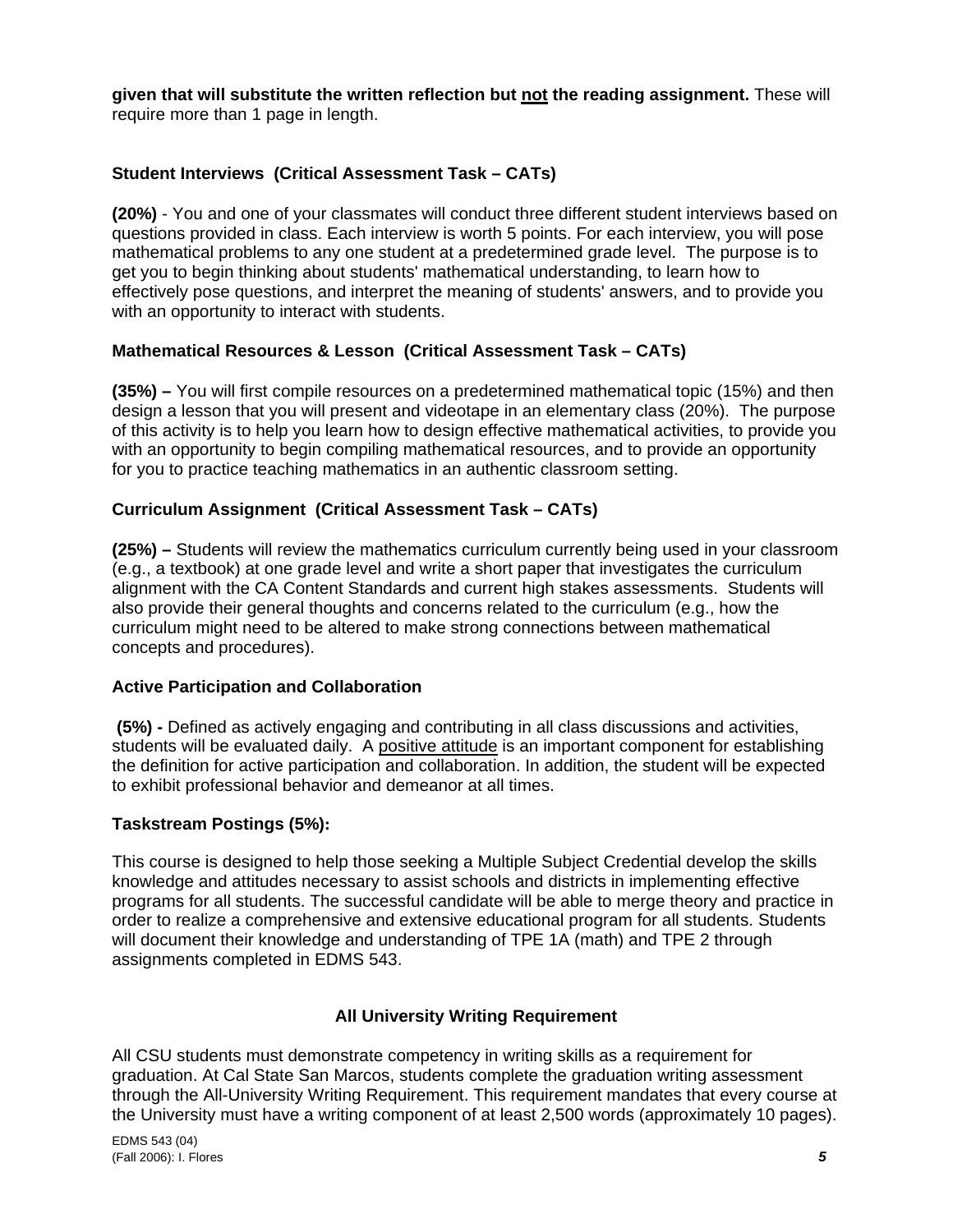**The writing requirement for this course will be met through weekly writings, student interview reflections, the creation of a lesson plan and mathematical resources, and the curriculum analysis assignment.**

#### **CSUSM Academic Honesty Policy**

Students will be expected to adhere to standards of academic honesty and integrity, as outlined in the Student Academic Honesty Policy. All written work and oral assignments must be original work. All ideas/materials that are borrowed from other sources must have appropriate references to the original sources. Any quoted material should give credit to the source and be punctuated with quotation marks.

Students are responsible for honest completion of their work including examinations. There will be no tolerance for infractions. If you believe there has been an infraction by someone in the class, please bring it to the instructor's attention. The instructor reserves the right to discipline any student for academic dishonesty in accordance with the general rules and regulations of the university. Disciplinary action may include the lowering of grades and/or the assignment of a failing grade for an exam, assignment, or the class as a whole."

**GRADING SCALE:** Grades for this course will be based on the following grading scale:

 A.................. ….93% - 100 % A-…………….…90% - 92% B+…………….. 88% - 89% B...............…….83% - 87 % B-……….. …... .80% - 82% C+………………78% - 79% C..............……..73% - 77 % C-………….……70% - 72%

#### **Exemplary "A" Students:**

- Demonstrate serious commitment to their learning, making full use of the learning opportunities available and searching out the implications of their learning for future use.
- Complete all assignments thoroughly and thoughtfully toward the goal of developing in-depth math projects.
- Make insightful connections between all assignments and their developing overall understanding of mathematical concepts; they continually question and examine concepts in a genuine spirit of inquiry.
- Students show a high level of achievement of course goals.

#### **"B" Students:**

- Simply comply with the course requirements and expectations.
- Complete all assignments, usually thoroughly and thoughtfully.
- Usually connect assignments to their developing overall understanding of mathematical concepts; may be satisfied with accepting their learning as it is received without deeply examining concepts or seeking a higher level of understanding.
- Students show reasonable achievement of course goals.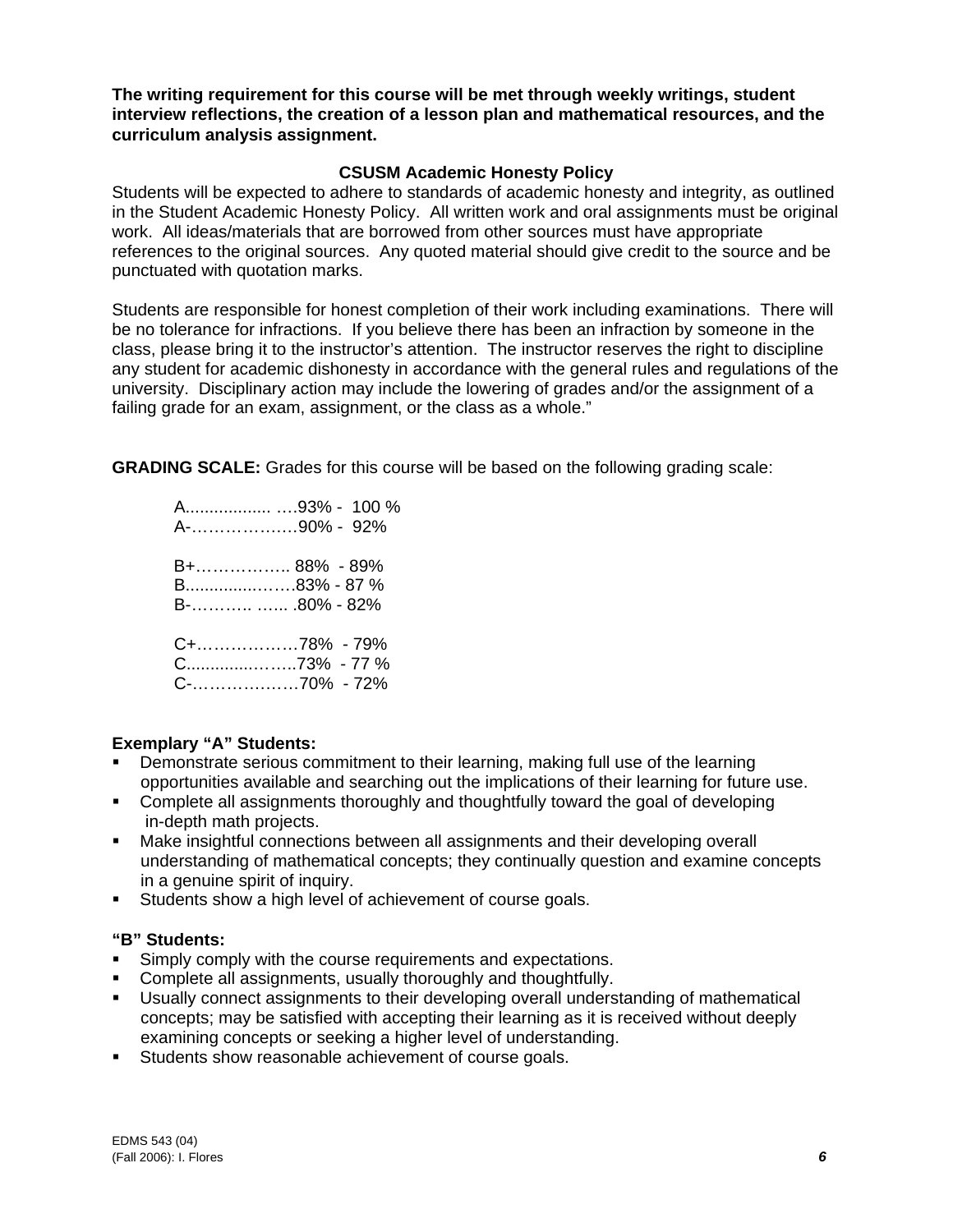## **"C" Students:**

- **•** Demonstrate an inconsistent level of compliance to course requirements and expectations.
- **Complete all assignments with limited thoroughness and thoughtfulness.**
- **Make limited connections between assignments and their developing overall understanding**  of mathematical concepts; may not be open to examining concepts on a deeper level and may actually dismiss the importance of such inquiry.
- Attempt, but show limited progress in achieving course goals.

**Remember! You are required to maintain a B average (3.0 GPA) in your teacher education courses to receive a teaching credential in the State of California.**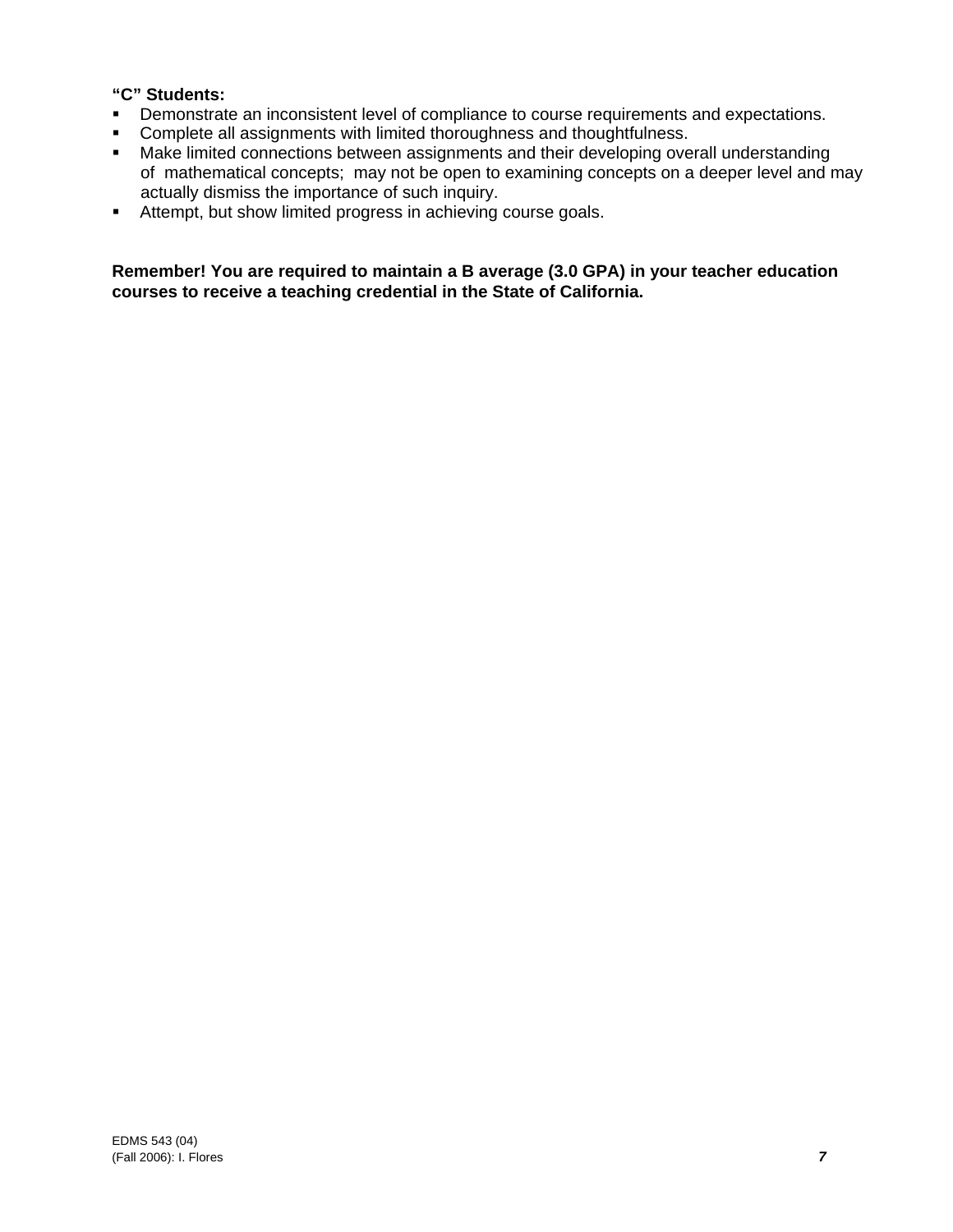## **Curriculum Review Assignment**

EDMS 543

|                           |                       | <b>Nearly</b>        |                      |                      |
|---------------------------|-----------------------|----------------------|----------------------|----------------------|
|                           | <b>Developing</b>     | <b>Meets</b>         | <b>Meets</b>         | <b>Exceeds</b>       |
| <b>TPE 1, 1a</b>          | Candidate's           | Candidate's          | Candidate's          | Candidate's          |
| Subject Specific          | analysis of the       | analysis of the      | analysis of the      | analysis of the      |
| Pedagogical skills        | curriculum will       | curriculum will      | curriculum will      | curriculum will      |
| for MS Teaching           | demonstrate little to | demonstrate some     | demonstrate          | demonstrate          |
| Assignment                | no understanding      | understanding of     | considerable         | exceptional          |
| (Teaching                 | of how to teach the   | how to teach the     | understanding of     | understanding of     |
| Mathematics in a          | state adopted         | state adopted        | how to teach the     | how to teach the     |
| MS Assignment)            | academic content      | academic content     | state adopted        | state adopted        |
|                           | standard in           | standard in          | academic content     | academic content     |
|                           | mathematics.          | mathematics.         | standard in          | standard in          |
|                           |                       |                      | mathematics.         | mathematics.         |
| TPE <sub>4</sub>          | Candidate's           | Candidate's          | Candidate's          | Candidate's          |
| <b>Making Content</b>     | analysis of the       | analysis of the      | analysis of the      | analysis of the      |
| Accessible                | curriculum will       | curriculum will      | curriculum will      | curriculum will      |
|                           | demonstrate little to | demonstrate some     | demonstrate          | demonstrate          |
|                           | no understanding in   | understanding in     | considerable         | exceptional          |
|                           | the use of            | the use of           | understanding in     | understanding in     |
|                           | pedagogical           | pedagogical          | the use of           | the use of           |
|                           | strategies that will  | strategies that will | pedagogical          | pedagogical          |
|                           | provide all students  | provide all students | strategies that will | strategies that will |
|                           | access to the         | access to the        | provide all students | provide all students |
|                           | mathematics           | mathematics          | access to the        | access to the        |
|                           | curriculum.           | curriculum           | mathematics          | mathematics          |
|                           |                       |                      | curriculum           | curriculum           |
| TPE 6, 6a, 6b             | Candidate's           | Candidate's          | Candidate's          | Candidates's         |
| Developmentally           | analysis of the       | analysis of the      | analysis of the      | analysis of the      |
| Appropriate               | curriculum will       | curriculum will      | curriculum will      | curriculum will      |
| <b>Teaching Practices</b> | demonstrate little to | demonstrate some     | demonstrate          | demonstrate          |
| in Grades K-3 & 4-        | no understanding in   | understanding in     | considerable         | exceptional          |
| 8                         | the use of            | the use of           | understanding in     | understanding in     |
|                           | developmentally       | developmentally      | the use of           | the use of           |
|                           | appropriate           | appropriate          | developmentally      | developmentally      |
|                           | teaching practices.   | teaching practices   | appropriate          | appropriate          |
|                           |                       |                      | teaching practices   | teaching practices   |

Secondary TPE's for this Assignment

- $\triangleright$  TPE 9 Instructional Planning
- $\triangleright$  TPE 10 Instructional Time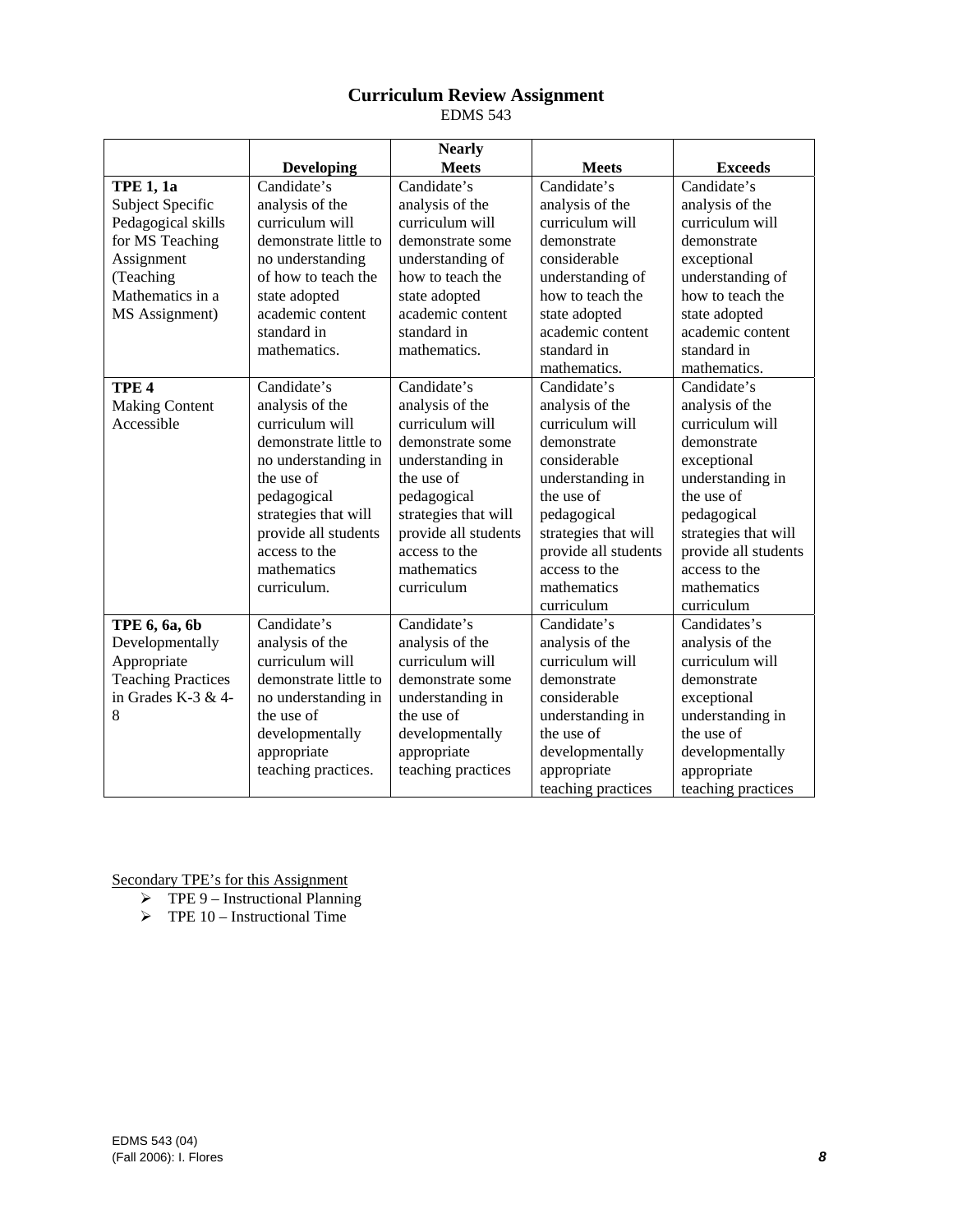# **Lesson Presentation Assignment**

EDMS 543

|                       |                      | <b>Nearly</b>        |                      |                      |
|-----------------------|----------------------|----------------------|----------------------|----------------------|
|                       | <b>Developing</b>    | <b>Meets</b>         | <b>Meets</b>         | <b>Exceeds</b>       |
| <b>TPE 1, 1a</b>      | Candidates' lesson   | Candidates' lesson   | Candidates' lesson   | Candidates' lesson   |
| Subject Specific      | plan and             | plan and             | plan and             | plan and             |
| Pedagogical skills    | presentation         | presentation         | presentation         | presentation         |
| for MS Teaching       | demonstrates little  | demonstrates some    | demonstrates         | demonstrates         |
| Assignment            | to no                | understanding of     | considerable         | exceptional          |
| (Teaching             | understanding of     | how to teach the     | understanding of     | understanding of     |
| Mathematics in a      | how to teach the     | state adopted        | how to teach the     | how to teach the     |
| Multiple Subject      | state adopted        | academic content     | state adopted        | state adopted        |
| Assignment)           | academic content     | standard in          | academic content     | academic content     |
|                       | standard in          | mathematics          | standard in          | standard in          |
|                       | mathematics          |                      | mathematics          | mathematics          |
| TPE <sub>4</sub>      | Candidates' lesson   | Candidates' lesson   | Candidates' lesson   | Candidates' lesson   |
| <b>Making Content</b> | plan and             | plan and             | plan and             | plan and             |
| Accessible            | presentation will    | presentation will    | presentation will    | presentation will    |
|                       | demonstrate little   | demonstrate some     | demonstrate          | demonstrate          |
|                       | to no                | understanding in     | considerable         | exceptional          |
|                       | understanding in     | the use of           | understanding in     | understanding in     |
|                       | the use of           | pedagogical          | the use of           | the use of           |
|                       | pedagogical          | strategies that will | pedagogical          | pedagogical          |
|                       | strategies that will | provide all students | strategies that will | strategies that will |
|                       | provide all students | access to the        | provide all students | provide all students |
|                       | access to the        | mathematics          | access to the        | access to the        |
|                       | mathematics          | curriculum           | mathematics          | mathematics          |
|                       | curriculum           |                      | curriculum           | curriculum           |
| TPE 6, 6a, 6b         | Candidates' lesson   | Candidates' lesson   | Candidates' lesson   | Candidates' lesson   |
| Developmentally       | plan and             | plan and             | plan and             | plan and             |
| Appropriate           | presentation will    | presentation will    | presentation will    | presentation will    |
| Teaching              | demonstrate little   | demonstrate some     | demonstrate          | demonstrate          |
| Practices – Grades    | to no                | understanding in     | considerable         | exceptional          |
| K-3 & 4-8             | understanding in     | the use of           | understanding in     | understanding in     |
|                       | the use of           | developmentally      | the use of           | the use of           |
|                       | developmentally      | appropriate          | developmentally      | developmentally      |
|                       | appropriate          | teaching practices.  | appropriate          | appropriate          |
|                       | teaching practices.  |                      | teaching practices.  | teaching practices.  |

Secondary TPE's for this Assignment

- ¾ TPE 2 Monitoring Student Learning During Instruction
- $\triangleright$  TPE 5 Student Engagement
- $\triangleright$  TPE 9 Instructional Planning
- $\triangleright$  TPE 10 Instructional Time
- $\triangleright$  TPE 11 Social Environment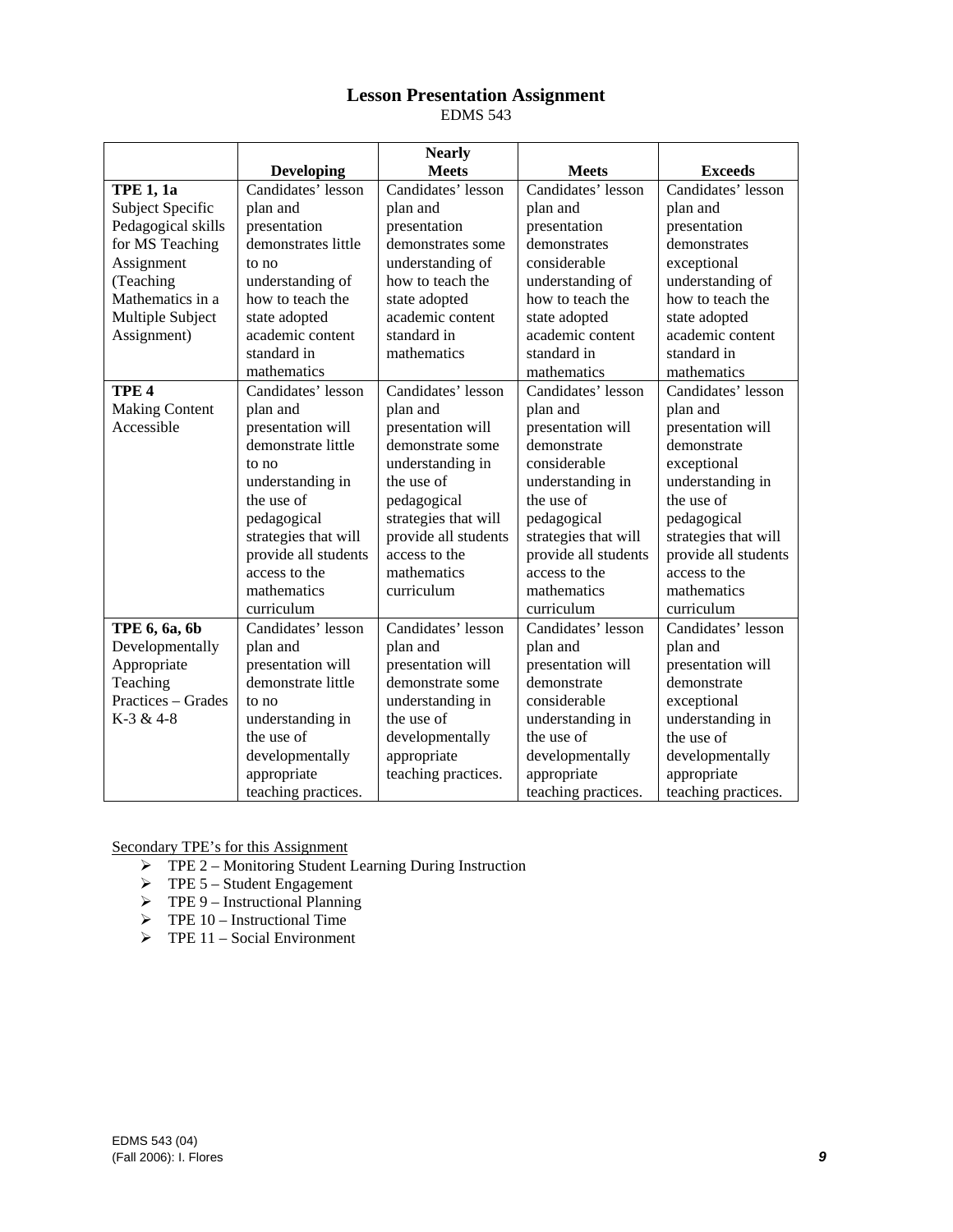# **Lesson Resources Assignment**

EDMS 543

|                       |                    | <b>Nearly</b>      |                    |                    |
|-----------------------|--------------------|--------------------|--------------------|--------------------|
|                       | <b>Developing</b>  | <b>Meets</b>       | <b>Meets</b>       | <b>Exceeds</b>     |
| TPE <sub>4</sub>      | Candidates'        | Candidates'        | Candidates'        | Candidates'        |
| <b>Making Content</b> | resources and      | resources and      | resources and      | resources and      |
| Accessible            | descriptions will  | descriptions will  | descriptions will  | descriptions will  |
|                       | demonstrate little | demonstrate some   | demonstrate        | demonstrate        |
|                       | to no              | understanding of   | considerable       | exceptional        |
|                       | understanding of   | how instructional  | understanding of   | understanding of   |
|                       | how instructional  | resources can help | how instructional  | how instructional  |
|                       | resources can help | provide all        | resources can help | resources can help |
|                       | provide all        | students with      | provide all        | provide all        |
|                       | students with      | access to a        | students with      | students with      |
|                       | access to a        | balanced and       | access to a        | access to a        |
|                       | balanced and       | comprehensive      | balanced and       | balanced and       |
|                       | comprehensive      | curriculum.        | comprehensive      | comprehensive      |
|                       | curriculum.        |                    | curriculum.        | curriculum.        |

Secondary TPE's for this Assignment

- ¾ TPE 1a Subject-Specific Pedagogical Skills for MS Teaching Assignments (Teaching Mathematics in a MS Assignment)
- $\triangleright$  TPE 5 Student Engagement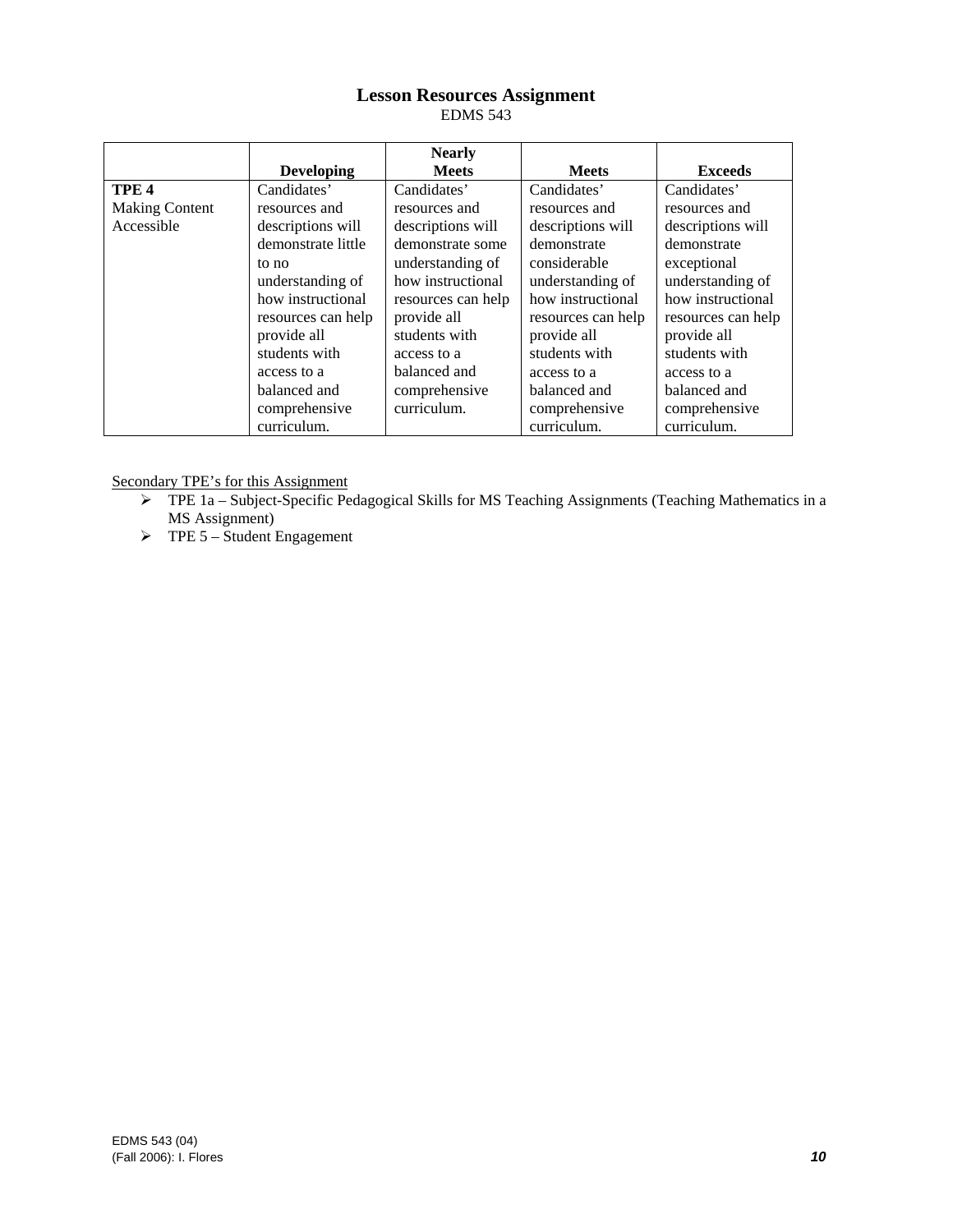## **Student Interviews Assignment**

EDMS 543

|                         |                        | <b>Nearly</b>         |                       |                       |
|-------------------------|------------------------|-----------------------|-----------------------|-----------------------|
|                         | <b>Developing</b>      | <b>Meets</b>          | <b>Meets</b>          | <b>Exceeds</b>        |
| <b>TPE 1, 1a</b>        | Candidate's            | Candidate's           | Candidate's           | Candidate's           |
| Subject Specific        | assessment and         | assessment and        | assessment and        | assessment and        |
| Pedagogical             | recommendations        | recommendations       | recommendations       | recommendations       |
| skills for MS           | from the student       | from the student      | from the student      | from the student      |
| Teaching                | interview              | interview             | interview             | interview             |
| Assignment              | demonstrates little to | demonstrates some     | demonstrates          | demonstrates          |
| (Teaching               | no understanding of    | understanding of how  | considerable          | exceptional           |
| Mathematics in a        | how to teach the state | to teach the state    | understanding of how  | understanding of how  |
| Multiple Subject        | adopted academic       | adopted academic      | to teach the state    | to teach the state    |
| Assignment)             | content standard in    | content standard in   | adopted academic      | adopted academic      |
|                         | mathematics            | mathematics           | content standard in   | content standard in   |
|                         |                        |                       | mathematics           | mathematics           |
| TPE <sub>2</sub>        | Candidate's            | Candidate's           | Candidate's           | Candidate's           |
| Monitoring              | assessment and         | assessment and        | assessment and        | assessment and        |
| <b>Student Learning</b> | recommendations        | recommendations       | recommendations       | recommendations       |
| During                  | from the student       | from the student      | from the student      | from the student      |
| Instruction             | interview              | interview             | interview             | interview             |
|                         | demonstrates little to | demonstrates some     | demonstrates          | demonstrates          |
|                         | no understanding of    | understanding of how  | considerable          | exceptional           |
|                         | how to monitor         | to monitor student    | understanding of how  | understanding of how  |
|                         | student learning and   | learning and how to   | to monitor student    | to monitor student    |
|                         | how to effectively     | effectively make use  | learning and how to   | learning and how to   |
|                         | make use of this       | of this information   | effectively make use  | effectively make use  |
|                         | information when       | when teaching.        | of this information   | of this information   |
|                         | teaching.              |                       | when teaching.        | when teaching.        |
| TPE <sub>3</sub>        | Candidate              | Candidate             | Candidate             | Candidate             |
| Interpretation          | demonstrates little to | demonstrates some     | demonstrates          | demonstrates          |
| and Use of              | no understanding of    | understanding of how  | considerable          | exceptional           |
| Assessments             | how to effectively     | to effectively assess | understanding of how  | understanding of how  |
|                         | assess students'       | students' content     | to effectively assess | to effectively assess |
|                         | content knowledge      | knowledge through     | students' content     | students' content     |
|                         | through the use of     | the use of student    | knowledge through     | knowledge through     |
|                         | student interviews.    | interviews.           | the use of student    | the use of student    |
|                         |                        |                       | interviews.           | interviews.           |
|                         |                        |                       |                       |                       |
| TPE <sub>4</sub>        | Candidate's            | Candidate's           | Candidate's           | Candidate's           |
| <b>Making Content</b>   | recommendations        | recommendations       | recommendations       | recommendations       |
| Accessible              | from the student       | from the student      | from the student      | from the student      |
|                         | interview              | interview             | interview             | interview             |
|                         | demonstrates little to | demonstrates some     | demonstrates          | demonstrates          |
|                         | no understanding in    | understanding in the  | considerable          | exceptional           |
|                         | the use of             | use of pedagogical    | understanding in the  | understanding in the  |
|                         | pedagogical            | strategies that will  | use of pedagogical    | use of pedagogical    |
|                         | strategies that will   | provide all students  | strategies that will  | strategies that will  |
|                         | provide all students   | access to the         | provide all students  | provide all students  |
|                         | access to the          | mathematics           | access to the         | access to the         |
|                         | mathematics            | curriculum            | mathematics           | mathematics           |
|                         | curriculum             |                       | curriculum            | curriculum            |

Secondary TPE's for this Assignment

 $\triangleright$  TPE 5 – Student Engagement

 $\triangleright$  TPE 6, 6a, 6b – Developmentally Appropriate Practices in Grades K-3 & Grades 4-8.

¾ TPE 8 – Learning about Students and TPE 9 – Instructional Planning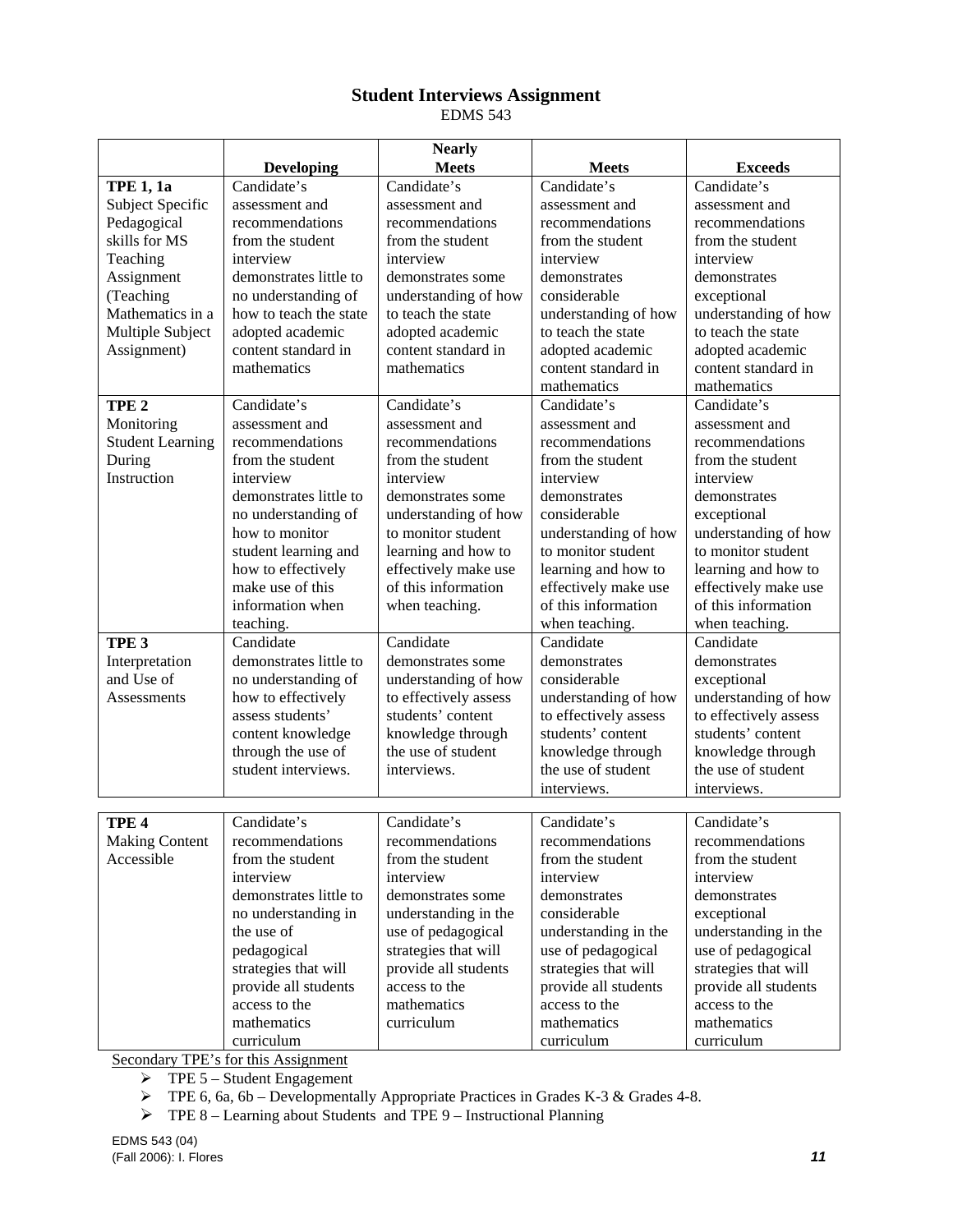| <b>DATE</b> | EDMS 543 COURSE TOPICS & ASSIGNMENTS (WED.)                             | <b>READINGS (Text and Other Sources)</b>     |
|-------------|-------------------------------------------------------------------------|----------------------------------------------|
| 8/30/06     | Course Introduction                                                     | 1- Teaching Mathematics in the Era of        |
|             | Why do we do mathematics? (Big picture)                                 | the NCTM Standards                           |
|             | Conceptual vs. procedural knowledge                                     |                                              |
|             | Characteristics of Effective Classrooms: Overview of Instructional      | 2 - Exploring What It Means to do            |
|             | Practices                                                               | Mathematics                                  |
|             | Developing understanding-How do kids learn?                             | 3 - Developing Understanding in              |
|             | Teaching through problem solving                                        | Mathematics                                  |
|             | Discussion of Cognitively Guided Instruction                            | 4 -Teaching Through Problem Solving          |
| 9/06/06     | - Interviews                                                            | 5 - Planning in the Problem-Based            |
|             | - Assessment - Connecting instruction to assessment                     | Classroom                                    |
|             | - How kids learn through problem solving development                    | 6 - Building Assessment into Instruction     |
|             |                                                                         |                                              |
|             | - Mathematics Content Standards for California Public Schools           | This document is available on:               |
| ***         |                                                                         |                                              |
|             | Group presentations of assigned standards                               | http://www.cde.ca.gov/ci/ma/cf/index.asp     |
| 9/13/06     | Special Populations: Creating Inclusive Classrooms                      | 7 - Teaching Mathematics Equitably to All    |
|             | Multiple Representations and reaching every learner                     | Children                                     |
|             | Article summary/critique on Math and Special Populations due            | Journal article on math & special needs      |
|             | Number Sense I:                                                         | 9 - Developing Early Number Concepts         |
|             | What it means and how we can help children develop it.                  | and Number Sense                             |
|             | PRACTICE INTERVIEW DUE                                                  |                                              |
| 9/20/06     | Number Sense II:                                                        | 10 - Developing Meanings for the Operations  |
|             | Classification of word problems for addition, subtraction,              |                                              |
|             | multiplication, and division.                                           |                                              |
|             | How all children can construct efficient mental tools for fact mastery. | 11 - Helping Children Master the Basic Facts |
|             | Number Sense III:                                                       |                                              |
|             | Developing understanding of place value                                 | 12 - Whole-Number Place-Value                |
|             | Place Value Interview due                                               | Development                                  |
| 9/27/06     | Number Sense IV:                                                        | 13 - Strategies for Whole Number             |
|             | Developing flexible methods of computation, mental strategies, and      | Computation                                  |
|             | estimation.                                                             |                                              |
|             | Building estimation skills                                              | 14 - Computational Estimation with Whole     |
| $***1$      | Add/Subtraction OR Multiplication/Division classroom                    | <b>Numbers</b>                               |
|             | presentation (Number Sense)                                             |                                              |
|             | Addition/Subtraction OR Multiplication/Division interview due           |                                              |
|             | (turn in only one interview)                                            |                                              |
| $***2$      | Algebra classroom presentation                                          | 15 - Algebraic Thinking: Generalizations,    |
|             | Algebraic Reasoning and Function - Exploring patterns, variables, and   | Patterns, and Functions                      |
|             | equations. Developing function concepts.                                |                                              |
|             | Algebra interview due                                                   |                                              |
| 10/04/06    | Fractions I:                                                            | 16 - Developing Fraction Concepts            |
|             | Constructing understanding of fractions; fraction computation           |                                              |
| $***3$      | Fraction classroom presentation #1 (grades K-4 lesson choice)           | 17 - Computation with Fractions              |
|             | <b>Fraction interview due</b>                                           | 18 - Decimal & Percent Concepts and          |
|             | Fractions II:                                                           | Decimal Computation                          |
| $***4$      | Fraction classroom presentation #2 (grades 5-8 lesson choice)           | 19 – Proportional Reasoning                  |
| 10/11/06    | Measurement - Customary and metric system                               | 20 - Developing Measurement Concepts         |
| $***5$      | <b>Measurement classroom presentation</b>                               |                                              |
|             | Measurement interview due                                               | 21 - Geometric Thinking and Geometric        |
|             | Geometry - Developing geometric reasoning and spatial sense             | Concepts                                     |
| $***6$      | Geometry classroom presentation                                         |                                              |
|             | Geometry interview due                                                  |                                              |
| 10/18/06    | Probability & Data Analysis - Developing meaningful experiences in      | 22 - Concepts of Data Analysis               |
|             | gathering and displaying statistical data.                              | 23 – Exploring Concepts of Probability       |
|             | Exploring concepts of chance, simple and independent events.            | 24 – Developing Concepts of Exponents,       |
| $***7$      | Probability & Data Analysis classroom presentation                      | Integers, and Real Numbers                   |
|             | Probability & Data Analysis interview due                               |                                              |
|             | <b>CURRICULUM ASSIGNMENT: Last day to turn in</b>                       |                                              |
|             | <b>Taskstream postings</b>                                              |                                              |
|             |                                                                         |                                              |
|             | Technology - This competency will be infused throughout the course.     | 8 – Technology and School                    |
|             | Use this chapter as an ongoing reference.                               | Mathematics                                  |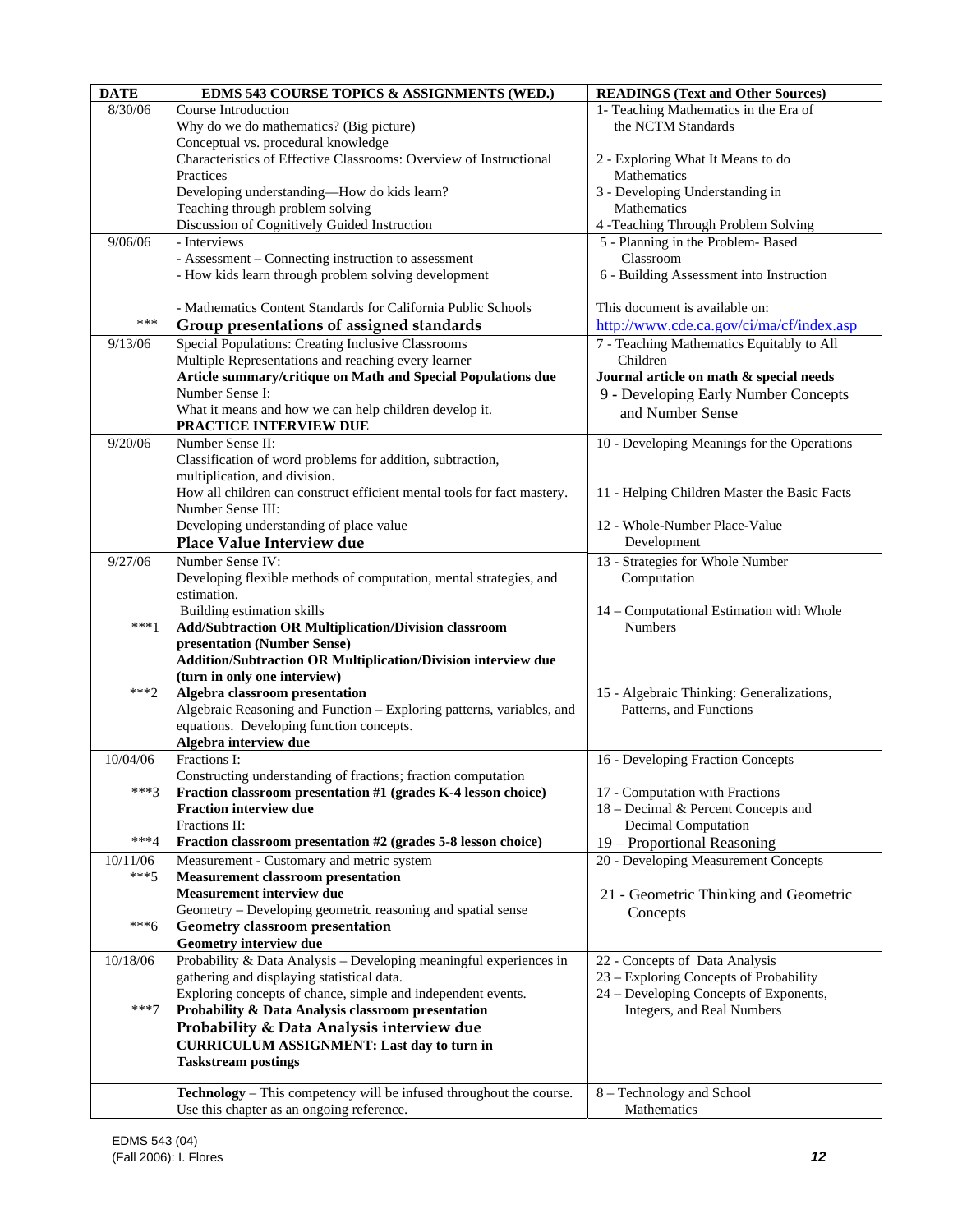## **SB 2042 - AUTHORIZATION TO TEACH ENGLISH LEARNERS COMPETENCIES**

| PART 1:<br><b>LANGUAGE STRUCTURE AND</b><br>FIRST- AND SECOND-LANGUAGE<br><b>DEVELOPMENT</b>                                                    | <b>PART 2:</b><br><b>METHODOLOGY</b><br>OF BILINGUAL, ENGLISH<br><b>LANGUAGE DEVELOPMENT,</b>                                  | <b>PART 3:</b><br><b>CULTURE AND</b><br><b>CULTURAL DIVERSITY</b>                                   |
|-------------------------------------------------------------------------------------------------------------------------------------------------|--------------------------------------------------------------------------------------------------------------------------------|-----------------------------------------------------------------------------------------------------|
|                                                                                                                                                 | <b>AND CONTENT INSTRUCTION</b>                                                                                                 |                                                                                                     |
| I. Language Structure and Use:<br><b>Universals and Differences</b><br>(including the structure of English)                                     | I. Theories and Methods of Bilingual<br><b>Education</b>                                                                       | I. The Nature of Culture                                                                            |
| A. The sound systems of language<br>(phonology)                                                                                                 | A. Foundations                                                                                                                 | A. Definitions of culture                                                                           |
| <b>B.</b> Word formation (morphology)                                                                                                           | B. Organizational models: What works for<br>whom?                                                                              | <b>B.</b> Perceptions of culture                                                                    |
| $\overline{c}$ . Syntax                                                                                                                         | C. Instructional strategies                                                                                                    | C. Intra-group differences (e.g., ethnicity,<br>race, generations, and micro-cultures)              |
| <b>D.</b> Word meaning (semantics)                                                                                                              | II. Theories and Methods for Instruction<br>In and Through English                                                             | D. Physical geography and its effects on<br>culture                                                 |
| E. Language in context                                                                                                                          | A. Teacher delivery for both English<br>language development and content<br>instruction                                        | E. Cultural congruence                                                                              |
| <b>F.</b> Written discourse                                                                                                                     | <b>B.</b> Approaches with a focus on English<br>language development                                                           | II. Manifestations of Culture: Learning<br><b>About Students</b>                                    |
| G. Oral discourse                                                                                                                               | C. Approaches with a focus on content<br>area instruction (specially designed<br>academic instruction delivered in<br>English) | A. What teachers should learn about their<br>students                                               |
| H. Nonverbal communication                                                                                                                      | D. Working with paraprofessionals                                                                                              | <b>B.</b> How teachers can learn about their<br>students                                            |
| I. Language Change                                                                                                                              |                                                                                                                                | C. How teachers can use what they learn<br>about their students (culturally responsive<br>pedagogy) |
| II. Theories and Factors in First- and<br><b>Second-Language Development</b>                                                                    | III. Language and Content Area<br><b>Assessment</b>                                                                            | <b>III. Cultural Contact</b>                                                                        |
| A. Historical and current theories and models<br>of language analysis that have implications<br>for second-language development and<br>pedagogy | A. Purpose                                                                                                                     | A. Concepts of cultural contact                                                                     |
| B. Psychological factors affecting first- and<br>second-language development                                                                    | <b>B.</b> Methods                                                                                                              | <b>B.</b> Stages of individual cultural contact                                                     |
| C. Socio-cultural factors affecting first- and<br>second-language development                                                                   | C. State mandates                                                                                                              | C. The dynamics of prejudice                                                                        |
| D. Pedagogical factors affecting first- and<br>second-language development                                                                      | <b>D.</b> Limitations of assessment                                                                                            | <b>D.</b> Strategies for conflict resolution                                                        |
| E. Political factors affecting first- and second-<br>language development                                                                       | E. Technical concepts                                                                                                          | IV. Cultural Diversity in U.S. and CA.                                                              |
|                                                                                                                                                 |                                                                                                                                | A. Historical perspectives                                                                          |
|                                                                                                                                                 |                                                                                                                                | <b>B.</b> Demography                                                                                |
|                                                                                                                                                 |                                                                                                                                | C. Migration and immigration                                                                        |